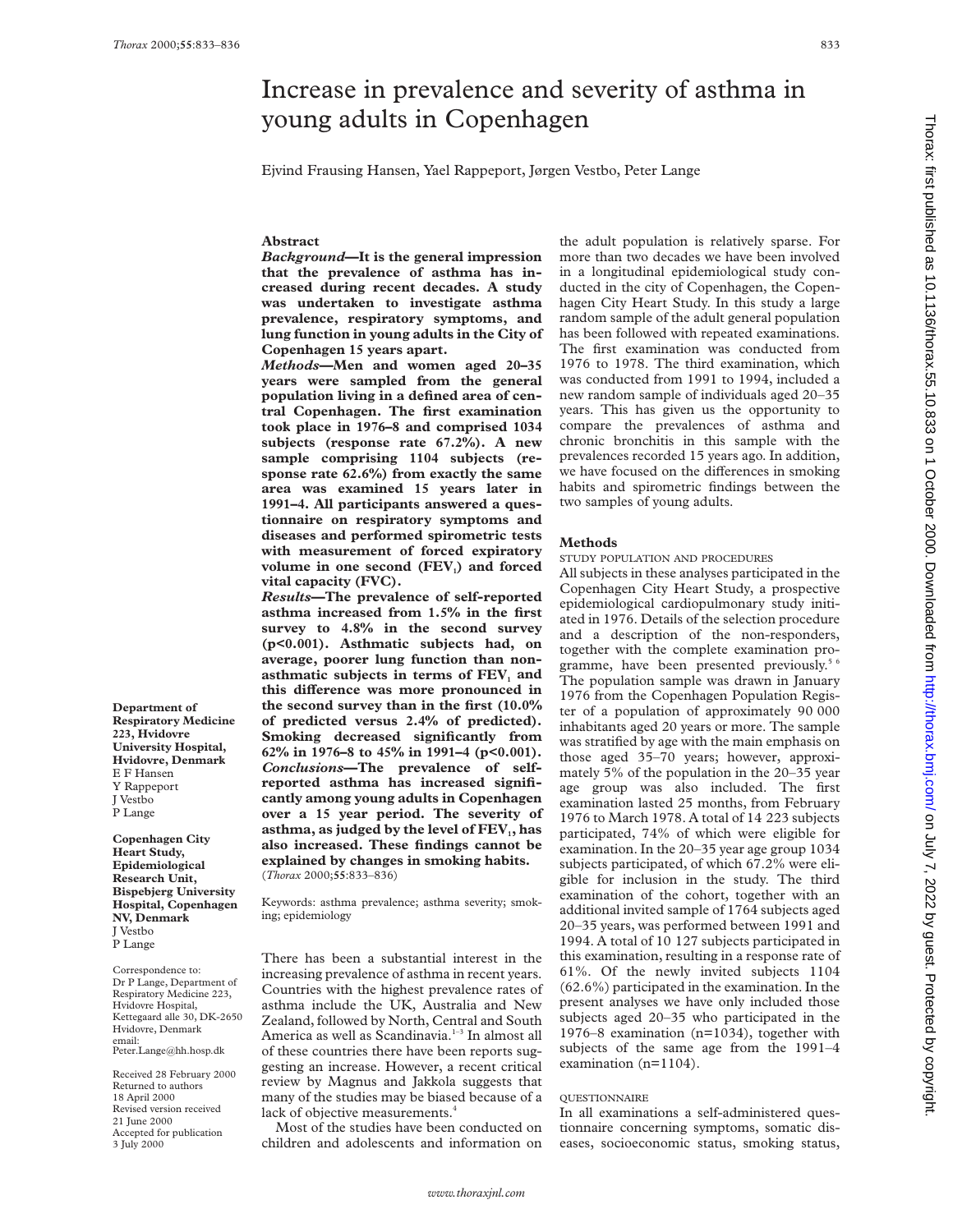*Table 1 Percentage prevalences of self-reported asthma, phlegm, chronic bronchitis, and current smoking in the 1976–8 cohort and the 1991–4 cohort*

|                                 | $1976 - 8(n=1034)$         |                       | $1991 - 4(n=1104)$            |                               |
|---------------------------------|----------------------------|-----------------------|-------------------------------|-------------------------------|
|                                 | Women $(n=533)$            | Men $(n=501)$         | Women $(n=581)$               | <i>Men</i> $(n=523)$          |
| Self-reported asthma*           | $1.7(0.6 \text{ to } 2.8)$ | $1.2$ (0.2 to 2.2)    | 4.7 $(3.0 \text{ to } 6.4)$   | 4.8 $(3.0 \text{ to } 6.7)$   |
| $20 - 25$ years                 | 3.0                        | 0.7                   | 5.8                           | 4.0                           |
| $26 - 30$ years                 | 1.7                        | 1.9                   | 5.2                           | 3.9                           |
| $31-35$ years                   | 0.5                        | 1.1                   | 3.9                           | 5.7                           |
| Occasional phlegm <sup>+</sup>  | 15.4 (12.3 to 18.4)        | $16.4$ (13.1 to 19.6) | 11.5 $(8.9 \text{ to } 14.1)$ | 17.9 (14.6 to 21.2)           |
| $20 - 25$ years                 | 14.9                       | 13.3                  | 7.7                           | 13.1                          |
| $26 - 30$ years                 | 8.4                        | 15.2                  | 11.5                          | 16.7                          |
| $31-35$ years                   | 22.5                       | 19.9                  | 12.9                          | 20.4                          |
| Chronic bronchitis <sup>+</sup> | $7.1$ (4.9 to 9.3)         | $9.2$ (6.7 to 11.7)   | 5.9 (4.0 to 7.9)              | 10.9 $(8.2 \text{ to } 13.6)$ |
| $20 - 25$ years                 | 6.0                        | 4.0                   | 3.8                           | 6.1                           |
| $26 - 30$ years                 | 3.4                        | 9.7                   | 4.7                           | 10.3                          |
| $31-35$ years                   | 11.8                       | 12.9                  | 7.6                           | 13.1                          |
| Current smokers‡                | $60.4$ (56.3 to 64.6)      | $62.1$ (57.8 to 66.3) | $44.0(39.9 \text{ to } 48.1)$ | 46.5 (42.2 to 50.8)           |
| $20 - 25$ years                 | 58.3                       | 55.3                  | 37.5                          | 36.0                          |
| $26 - 30$ years                 | 58.4                       | 64.2                  | 47.4                          | 49.0                          |
| $31-35$ years                   | 64.2                       | 65.6                  | 44.1                          | 49.0                          |

\*Asthma is more prevalent in the 1991–4 cohort than in the 1976–8 cohort among women (p=0.009) as well as men (p=0.002). There are no significant sex differences.

†Occasional phlegm and chronic bronchitis are more prevalent among men than women in the 1991–4 cohort (p<0.005). There is no sex difference in the 1976–8 cohort nor any difference between cohorts. There is a modest increase with age in occasional phlegm and chronic bronchitis, reaching statistical significance only by pooling women and men (1976–8: p<0.01, 1991–4: p<0.03). ‡The prevalence of smoking is significantly reduced from 1976–8 to 1991–4 (p<0.001). There is no sex di Verence in smoking prevalence in either cohort.

and drinking habits was completed by participants and reviewed by one of the investigators.

The questions regarding the presence of asthma, mucus production, and smoking habits were identically phrased at the two examinations. Subjects were categorised in terms of the presence or absence of asthma. Like many other epidemiological studies, our study relied on self-reported disease. Thus, the presence of asthma was defined by an affirmative response to the question "Do you have asthma?".

Occasional phlegm was defined by the subjects answering affirmatively to the question "Do you usually bring up phlegm during the day?", whereas chronic bronchitis was defined as bringing up phlegm during at least three months per year for at least two consecutive years.

Subjects described themselves as current smokers, ex-smokers, or never smokers. In the present analyses, ex-smokers and never smokers were classified as current non-smokers.

### DYNAMIC SPIROMETRIC TESTING

In the first survey in 1976–8 forced expiratory volume in one second (FEV 1) and forced vital capacity (FVC) were measured with an electronic spirometer (Model N 403, Monaghan, Littleton, Colorado, USA) which was calibrated daily with a one litre syringe and weekly against a water sealed Godard spirometer. At the time of the third survey (1991–4) the electronic spirometer used in the first survey was no longer functioning and a dry wedge spirometer (Vitalograph, Maidenhead, UK), which was calibrated weekly against a one litre syringe, was used.

After at least one trial blow three forced manoeuvres were performed. As a criterion for reproducibility, at least two measurements of  $\text{FEV}_1$  and FVC differing by less than 5% had to be produced. The highest FEV <sup>1</sup> and FVC values were used in the analyses.

#### STATISTICAL METHODS

Data were analysed using the SPSS statistical programme for Windows, version 8.0. Prevalences were tested for differences between groups with a two sided  $\chi^2$  test, and Yates' correction for continuity was applied for all  $2 \times 2$ tables analysed. The Mantel-Haenszel  $\chi^2$  test was used to examine for linear trends in the association between age groups and respiratory morbidity. The effect of asthma and smoking on FEV<sub>1</sub> and FEV<sub>1</sub>/FVC was analysed by multiple linear regression. Firstly, the effect of age and height was analysed in non-smokers without respiratory morbidity. These analyses were done separately for each sample and each sex. Subsequently, individual predicted values of FEV <sup>1</sup> and FEV 1/FVC were calculated based on the derived equations and a second linear regression analysis was performed to examine the effect of smoking and self-reported asthma on percentage predicted lung function values. In all analyses  $p$  values of  $<0.05$  were considered significant.

# **Results**

## RESPONSE RATES

In the first survey between 1976 and 1978 the overall response rate in the 20–35 year age group was 67.2%. Women responded more frequently than men (70.8% versus 63.6%, p=0.003), whereas there was no significant difference between age stratified subgroups. In the 1991–4 survey the overall response rate was 62.6%. Again, women responded more frequently than men (64.9% versus 60.0%, p=0.04) and age stratified response rates did not differ significantly. The median age was 28 years among the responders in the first examination and 30 years in the third examination.

## SELF-REPORTED ASTHMA, PHLEGM PRODUCTION, AND SMOKING

The prevalence of self-reported asthma, occasional phlegm, chronic bronchitis, and current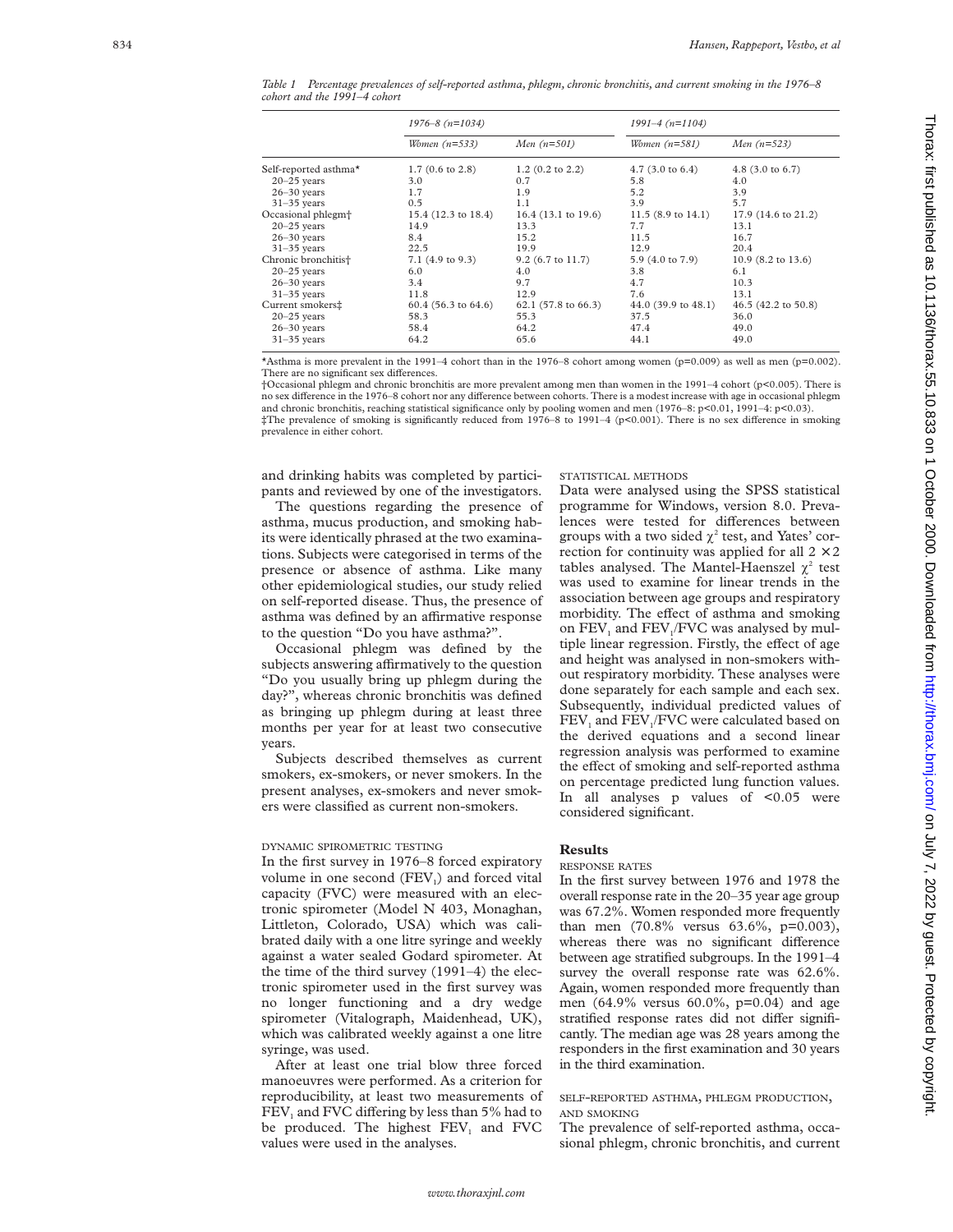*Table 2 Multiple linear regression analyses with percentage predicted FEV<sub>1</sub> and FEV1/FVC as dependent variables*

|                        | $1976 - 8(n=1034)$          | $1991 - 4(n=1104)$            |
|------------------------|-----------------------------|-------------------------------|
| FEV, (% predicted)     |                             |                               |
| Smoking                | $-2.3$ ( $-4.3$ to $-0.3$ ) | $-2.7$ ( $-4.2$ to $-1.2$ )   |
| Asthma                 | $-2.4$ ( $-10.4$ to 5.6)    | $-10.0$ ( $-13.5$ to $-6.4$ ) |
| FEV,/FVC (% predicted) |                             |                               |
| Smoking                | $-1.1$ (-2.5 to 0.2)        | $-1.9$ (-2.8 to $-1.0$ )      |
| Asthma                 | $-1.8$ ( $-7.2$ to 3.5)     | $-7.8$ (-9.9 to $-5.6$ )      |
|                        |                             |                               |

Figures in the table are regression coefficients in units of the dependent variable for smokers relative to non-smokers and asthmatics relative to non-asthmatics, respectively. In brackets are shown the 95 % confidence intervals of the regression coefficients.

> smoking is shown in table 1. Asthma was reported more frequently in 1991–4 than in 1976–8 in both women (4.7% versus 1.7%, p=0.009) and men (4.8% versus 1.2%,  $p=0.002$ ). There was no significant sex difference in the reporting of asthma nor any association between asthma prevalence and age. The prevalence of occasional phlegm and chronic bronchitis did not change from 1976–8 to 1991–4 but increased with age in both samples (table 1). Smoking was significantly more common in 1976–8 than in 1991–4 among men (62.1% versus 46.5%, p<0.001) and women (60.4% versus 44.0%, p<0.001), but there was no significant difference between the sexes nor between age groups.

# ASTHMATIC VERSUS NON-ASTHMATIC SUBJECTS

Calculation of reference equations for  $FEV<sub>1</sub>$ and FEV<sub>1</sub>/FVC was based on respiratory healthy, non-smoking individuals (1976–8: 192 women and 173 men; 1991–4: 300 women and 249 men). Asthmatic subjects had poorer lung function than non-asthmatics in terms of percentage predicted FEV<sub>1</sub> and FEV<sub>1</sub>/FVC (table 2). After controlling for current smoking, the asthmatic subjects in the 1991–4 sample had, on average, a percentage predicted FEV<sub>1</sub> which was 10.0% lower than nonasthmatic subjects (p<0.001) compared with 1976–8 when asthmatic subjects had a nonsignificantly lower  $FEV<sub>1</sub>$  of 2.4% predicted. Similarly, in the 1991–4 sample the percentage predicted  $FEV<sub>1</sub>/FVC$  ratio was 7.8% lower in asthmatic than in non-asthmatic subjects (p<0.001) after controlling for current smoking, whereas in the 1976–8 sample the percentage predicted FEV<sub>1</sub>/FVC ratio was only marginally reduced in asthmatic compared with non-asthmatic subjects (1.8%, NS).

Smoking decreased significantly in both sexes between 1976–8 and 1991–4; however, in neither sample did we find any difference between asthmatic and non-asthmatic subjects in smoking habits. Those with asthma had a much higher (threefold) prevalence of mucus production than those without asthma, but there was no change over time.

### **Discussion**

The main purpose of this study was to compare the prevalence of asthma in young adults in the same geographical region 15 years apart. We found a striking increase in self-reported asthma in both men and women. This increase, together with the prevalences reported in the 1991–4 survey, are similar to findings in other

populations.7–11 Interestingly, the finding of an increase in the prevalence of asthma was paralleled by the finding of an increase in its severity; thus, the impact on FEV<sub>1</sub> of having asthma was significantly more pronounced in the latter sample. In contrast to the increase in the prevalence of asthma, we saw no increase in the prevalence of chronic bronchitis.

As discussed by Magnus and Jaakkola, $4$  it is difficult to estimate whether an increase in selfreported asthma reflects a true increase in the prevalence of the disease or a combination of underestimation in the early survey and overestimation in the later survey. Asthma in adolescence is still regarded as underdiagnosed in Denmark<sup>12</sup>; however, with increasing age asthma is probably overdiagnosed because patients with chronic obstructive pulmonary disease (COPD) misclassify themselves as asthmatics.

To investigate whether the concept of self-reported asthma has changed among young adults we examined time trends in smoking habits, pulmonary symptoms, and lung function in asthmatic and non-asthmatic subjects. We found no significant changes over time in the prevalences of smoking and mucus production in asthmatic subjects. However, lung function in asthmatic subjects was significantly and substantially reduced in the 1991–4 sample, even after controlling for smoking, which was not the case in the 1976–8 sample.

Based on these observations we cannot preclude some misclassification of incipient COPD as asthma, but the lack of time trend in pulmonary symptoms and smoking habits among asthmatics makes it improbable that such misclassification has changed substantially over time. Furthermore, we find it highly unlikely that the observed reduction in lung function in asthmatic subjects in this young population can be explained by smoking habits alone.

The substantial proportion of nonresponders in both examinations needs to be addressed in relation to generalisation of the results to the whole population. At the end of the first examination a visit was planned to a non-responder sample but only 30% of this sample were successfully contacted. In these subjects there was a slightly higher prevalence of asthma and chronic mucus hypersecretion than in the responders. Furthermore, register based follow up of the non-responders shows a higher age adjusted mortality and morbidity than in responders. Thus, it is likely that the true prevalences of asthma and obstructive lung disease are higher than we have observed in the two actual samples. We have no reason to believe that the proportion of asthmatic subjects among non-responders may have changed over time.

Another bias in this study results from the two different spirometers used in the two examinations, which makes the comparison of lung volumes between examinations problematic. For this reason we have chosen to express the effect of asthma and smoking relative to the healthy and non-smoking subjects in the same sample by means of linear regression. This